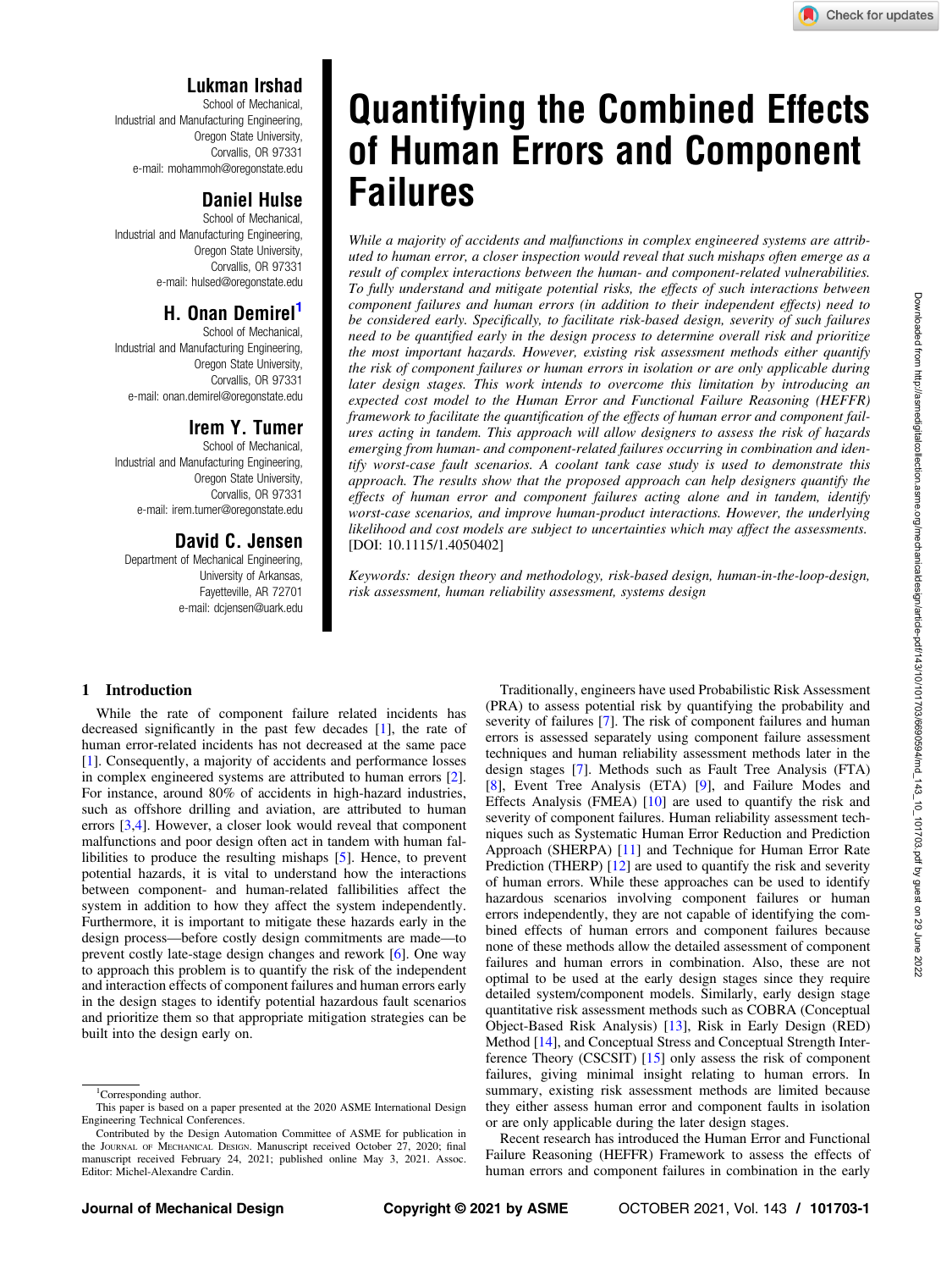design phase [\[16](#page-10-0),[17\]](#page-10-0). The framework takes inputs from an automated scenario generation technique that generates fault scenarios using all possible combinations of human-induced and non-human-induced component behaviors to identify the resulting functional failures, human errors, and their propagation paths [[18\]](#page-10-0). This approach enables designers to generate a large number of potential fault scenarios that result in critical functions failing. However, as of yet, the HEFFR framework does not quantify the risk of resulting failures, limiting the designers' ability to identify and mitigate high-risk scenarios.

In this paper, we address this limitation by developing a cost and probability model to quantify the relative impact (and thus priority) of critical event scenarios [\[19](#page-10-0)]. To calculate the likelihood of occurrence of critical events, we consider both component failure and human error probabilities, using traditional reliability engineering principles to estimate component failure probabilities and the Human Error Assessment and Reduction Technique (HEART) [[20\]](#page-10-0) to estimate human error probabilities. To quantify the relative importance and priority of failures, we adapt the expected cost of resilience metric developed in Ref. [\[21](#page-10-0)], which defines expected cost as the multiplication of the modeled probability and cost of the scenario. We then demonstrate and study the use of these metrics in HEFFR using a liquid coolant tank case study. The goal of using these metrics in HEFFR is to identify highest priority scenarios that include component failures, human errors, or combinations of both and enable the use of failure costs in design trade studies to motivate design. One could then use this assessment to identify critical points of human intervention and use this information to motivate design of the physical system (e.g., components), electronic system (e.g., control logic and interfaces), and human system (e.g., best practices and training materials). However, models of risk in these systems have implications to how best to account for risks in the design process and may additionally be subject to model and parameter uncertainties. Thus, the results of this demonstration are additionally used to understand the benefits and limitations of using risk metrics in human-component fault modeling.

#### 2 Background

This section provides a background about the methods used in this paper. First, we discuss the HEFFR framework and the automated scenario generation technique. Then, we explore the methods used to quantify the probability of failure and human error to build the foundation for the likelihood of occurrence calculation. Finally, we explain the theoretical basis for using expected cost in risk quantification.

2.1 Human Error and Functional Failure Reasoning. The HEFFR [\[16](#page-10-0),[17\]](#page-10-0) framework was developed to assess the systemlevel effects of component failures and human errors acting in combination during the early design stages. As shown in Fig. 1, the HEFFR framework extends the Functional Failure Identification and Propagation (FFIP) [[22\]](#page-10-0) framework (highlighted by a dotted box in Fig. 1) by introducing the modules Action Sequence Graphs (ASG), action classifications, and action simulation to represent the human aspects of the failure assessment. FFIP uses a functional model, which is created by decomposing the system using the functional basis for engineering design [[23\]](#page-11-0) method and a configuration flow graph to represent the generic components fulfilling each function. HEFFR uses ASGs to represent humanproduct interactions through a graph that captures the human actions that need to be performed to interact with each component that require human interactions in the order that they are executed.

The HEFFR framework uses component behavior models and action classifications to simulate faults. The component behavior model defines all possible behavior modes of each component in the configuration flow graph. The action classifications describe all possible nominal and faulty states of each human action in the ASGs. The framework takes fault scenarios as inputs to produce



Fig. 1 The architecture of human error and functional failure reasoning framework [\[18\]](#page-10-0)

functional failures, human errors, and their propagation paths as outputs. Based on the input scenario, the action simulation determines the state (nominal or faulty) of each action in the ASGs, which are then used to identify the human-induced behavior of components with human interaction. The behavior simulation tracks the behaviors (human-induced and non-human-induced) of components using the configuration flow graph. Finally, the functional failure logic determines the functional health using the functional model and the behaviors modeled in the behavior simulation. The simulation is time-based, where each time-step is a discrete system state. More details on how to model a system and simulate faults using HEFFR can be found in Ref. [\[16](#page-10-0)].

As a follow up to HEFFR, an automated scenario generation technique [[18](#page-10-0)] was developed to generate a majority of the potential fault scenarios so that designers do not need to identify scenarios manually. The technique uses a modified depth-first search to traverse through all possible combinations of human-induced and non-human-induced component behaviors to generate scenarios that can result in systems' critical functions failing. The algorithm also generates all possible human action state combinations that can result in human-induced behaviors to identify the system-level impact of human interactions. In the tree search, each branch is a scenario, and each level in a branch is viewed as a time-step. A userdefined number limits the maximum number of time-steps (or levels in a branch). When a new event is introduced in a time-step, no more events are introduced for a user-defined number of time-steps to assess the cascading effects of failures. The events in each timestep are considered to be independent unless they are allowed to propagate. The algorithm performs a HEFFR assessment at each time-step to determine if the critical functions have failed. When the critical functions have failed, the results are recorded, and the next scenario is generated. Scenarios are generated until all possible combinations of behavior modes are executed at each time-step. More details on the automated scenario generation are available in Ref. [\[18](#page-10-0)].

HEFFR simulations outputs the input scenarios (HEFFR input at each time-step for each scenario), resulting functional health (at each time-step for each scenario) of the system, and all possible human action classification combinations that result in human-induced component behaviors. Since the search of component behavior mode combinations is exhaustive, it can generate a large number of scenarios. The authors encourage designers to use data mining techniques to create risk metrics that are tailored to their needs. While this approach enables designers to mine important information such as the shortest event sequence to failure, the likelihood of a particular behavior mode being present during a failure, and the possibility of specific faulty human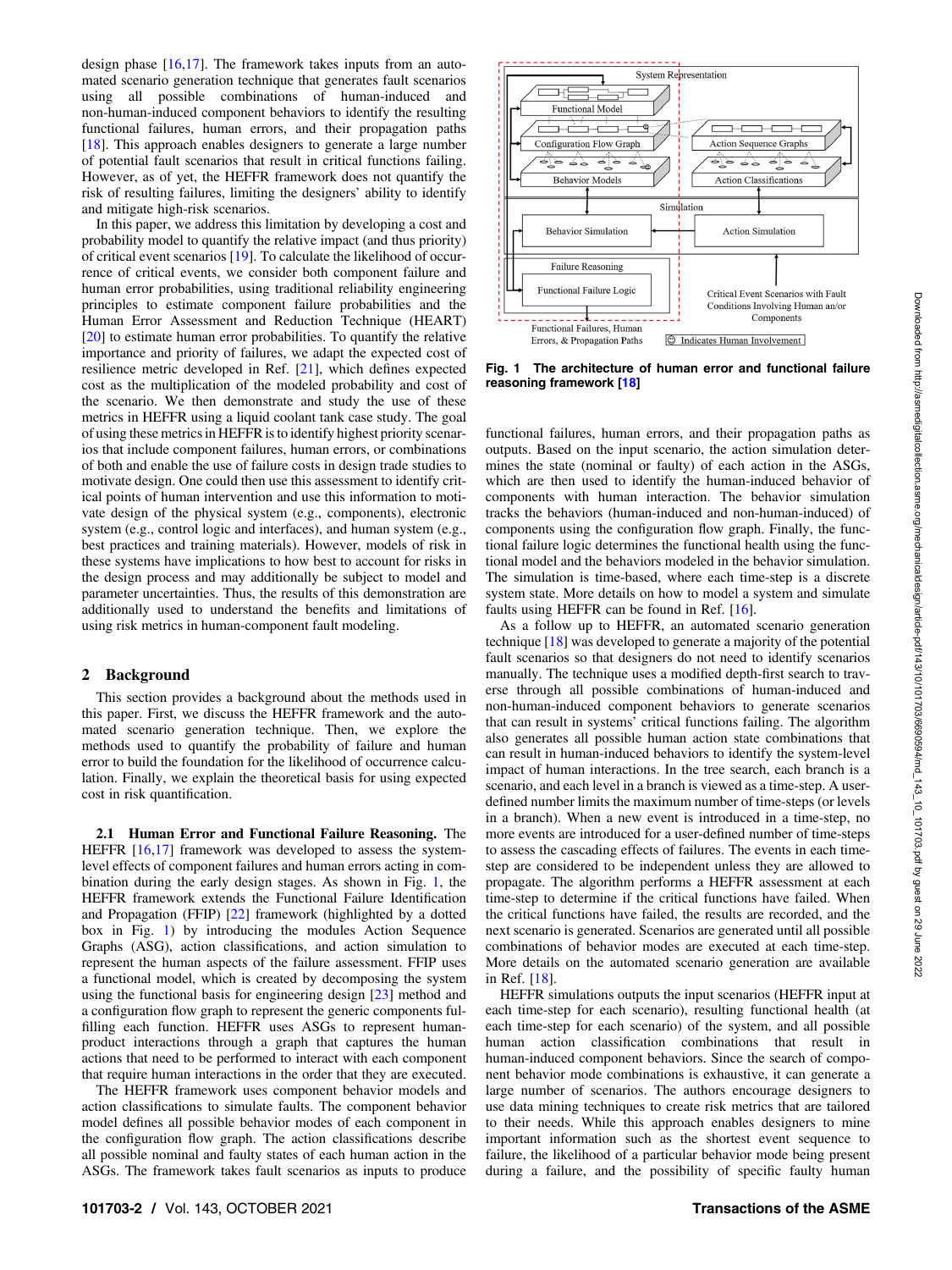<span id="page-2-0"></span>actions being present in human-induced behaviors, such metrics do not quantify risk in terms of likelihood and severity. Without risk quantification, designers will not be able to prioritize fault scenarios to implement design solutions. This paper aims to overcome this limitation by introducing a probability and cost model for HEFFR analysis to quantify the risks of human- and component-induced failures.

2.2 Probability of Failure in Risk Assessment. Traditionally, engineers have relied on probabilistic risk assessment methods to quantify the risk of failure [[7](#page-10-0)]. Probabilistic risk assessment is the quantification of the risks due to hazards in terms of severity (how bad the hazard is) and occurrence (how likely it is to occur) [[24\]](#page-11-0). FTA and ETA are traditionally used to assess the risk of component failures during probabilistic risk assessment [[25\]](#page-11-0). FTA [[8](#page-10-0)] builds a tree of set relationships of events that must be satisfied for a hazardous top-event to occur. ETA [[9](#page-10-0)], on the other hand, is used to assess all success and failure outcomes of a specific initiating failure event. Both methods rely on principles from reliability engineering to calculate the probability of failure [\[7\]](#page-10-0). When a constant failure rate is assumed, an exponential probability distribution can be used as in Eq. (1) to calculate the probability of failure  $(P_f)$  of a component  $[26]$  $[26]$  where  $\lambda$  is the failure rate and t is the operation time

$$
P_f = 1 - e^{-\lambda t} \tag{1}
$$

Human reliability assessment methods are used to quantify the human error probability in probabilistic risk assessment [[7](#page-10-0)]. One common human reliability assessment method, THERP [[12\]](#page-10-0), uses event trees to model human errors and quantify them, giving minimal consideration for performance shaping factors. The Standard Plant Analysis Risk (SPAR-H) [\[27](#page-11-0)] method classifies tasks as action, diagnosis, or mixed based on them being physical, cognitive, or both, respectively. SPAR-H calculates human error probability using the task type, system operation status, task dependencies, and performance shaping factors. HEART [\[20](#page-10-0)] uses generic human error probabilities and performance shaping factors (called Error Producing Conditions (EPC)) to calculate human error probability. The generic human error probabilities and EPC factors in HEART have been adapted and tailored to several industries including aviation [\[28](#page-11-0)], nuclear power [[29\]](#page-11-0), railway [\[30](#page-11-0)], and maritime [\[31](#page-11-0)].

This research uses HEART and SPAR-H to calculate human error probability because these methods are easy to use, integrate well with the HEFFR framework, apply to a variety of industries, and have the most potential to predict human error probability with the minimal information available in early design. The probability of the component behavior modes is calculated using the exponential probability distribution described above, following processes previously outlined for early design reliability prediction [[32\]](#page-11-0).

2.3 Cost in Risk Assessment. In probabilistic risk assessment, it is necessary to assess the severity of failures so that risks can be prioritized and managed in proportion to their impact. Typically, FTA and ETA do not assess this severity of consequence(s),

leaving the assessment up to the judgment of the designer. Severity is, however, assessed in detail in FMEA to prioritize faults and give details of the failure mechanisms and consequences [\[25](#page-11-0)]. In FMEA, each of these (as well as rate of detection) is rated on a 0–10 scale and multiplied into a risk priority number  $(RPN = Severity * Occur$ rence \* Detection). However this approach has a number of limitations [[33,34](#page-11-0)]:

- (1) the ordinal scale for probabilities and severities distorts the relative impact of each since fault probabilities and costs often vary over orders of magnitude,
- (2) RPNs calculated by different project groups on different systems may not correspond to the relative risks of their subsystems because each number is subjective, and
- (3) there is no formal method to trade RPN for other desirable design attributes (e.g. to prescribe a risk-mitigating feature).

As a means of overcoming these limitations, expected cost has been presented as an alternative framework to design for risk [33–35]. When quantifying risk as an expected cost, the occurrence is quantified using the estimated number of times a failure scenario is to occur while the severity is quantified in terms of the cost incurred if that scenario occurs, according to:

$$
C = \mathop{\mathbb{E}}_{s \in S} \{ C(s) \} \approx \sum_{s \in S} n(s) * C(s)
$$
 (2)

where S is the set of fault scenarios,  $n(s)$  is the lifetime number of occurrences for a scenario, and  $C(s)$  is the modeled cost of a fault scenario. Expected cost can be used both for risk and resilience quantification for design optimization [36–38]. To integrate expected cost quantification with fault modeling tools, Ref. [\[39](#page-11-0)] considers three main costs: cost of failure, cost of repair, and cost of partial recovery [[21\]](#page-10-0). Costs can also be added for risk using existing safety cost schedules (e.g., Ref. [\[40](#page-11-0)]), provided one is at liberty to do so. This work adapts this quantification of expected cost to the HEFFR framework to enable designers to prioritize and make sense of hazards given by a large set of fault scenarios.

#### 3 Methodology

The objective of this research is to aid designers identify and prioritize high severity fault scenarios that result from the interactions between component failures and human errors (in addition to the scenarios that result from them acting independently) during the conceptual design stage. We use two metrics—the likelihood of failure and expected cost—to achieve this goal. This is done by processing the output of HEFFR to calculate the above metrics using cost and probability models. The following definitions will be used for the terms event and scenario for the rest of this paper:

- Event: the behavior state of components and the human action classification states in a time-step
- Scenario: a collection of events

A sample output for a HEFFR assessment of one scenario is presented in Tables 1 and [2](#page-3-0). Table 1 shows the critical event input at each time-step and the resulting health of functions. Table [2](#page-3-0) shows the human action classification combinations and the resulting human-induced behaviors of a component.

Table 1 HEFFR sample result: fault scenario input and resulting functional failures

|          | Critical event scenario (HEFFR input)   |      |                  | Functional failure (HEFFR output)<br>F2<br>Function (F) 1 |  |                |
|----------|-----------------------------------------|------|------------------|-----------------------------------------------------------|--|----------------|
|          | Generic component (GC) 1                | GC2  | GC3              |                                                           |  | F <sub>3</sub> |
| $\Omega$ | Nominal Behavior Mode (NBM) 1           | NBM1 | NBM1             | Nominal (N)                                               |  | N              |
|          | Faulty Behavior Mode (FBM) 1            | FBM1 | NBM2             | Degraded $(D)$                                            |  | N              |
| 2        | Human Induced Nominal Behavior (HINB) 1 | FBM1 | NBM <sub>2</sub> |                                                           |  | N              |
|          | Human Induced Faulty Behavior (HIFB) 1  | FBM2 | FBM2             | Failed/Lost (L)                                           |  |                |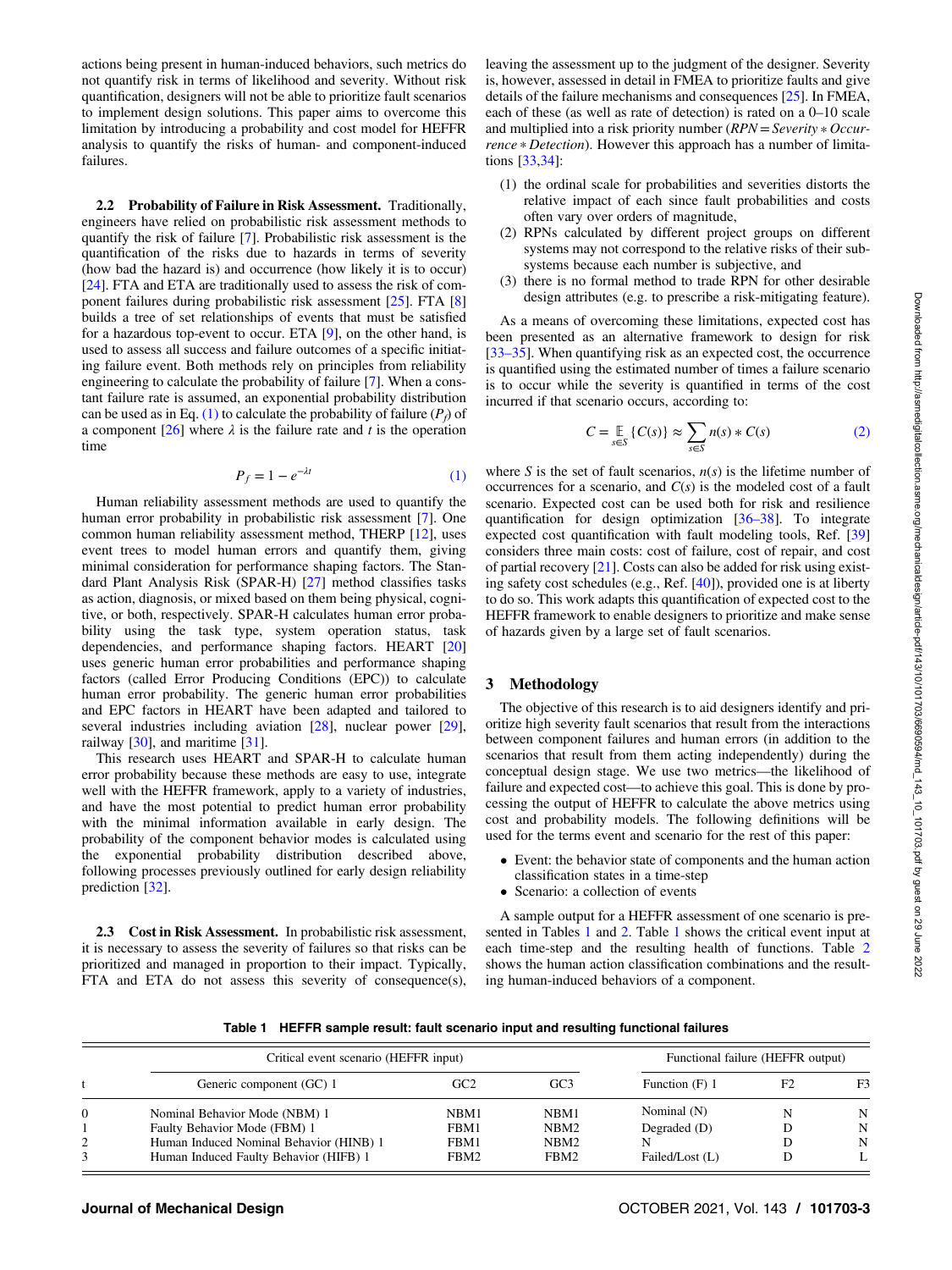<span id="page-3-0"></span>Table 2 HEFFR sample result: human action classification combinations and resulting human induced behaviors of component 1

| Human actions inputs                                                                                                  |                                                      |                                                                  |                                                                                                                 |
|-----------------------------------------------------------------------------------------------------------------------|------------------------------------------------------|------------------------------------------------------------------|-----------------------------------------------------------------------------------------------------------------|
| Action 1                                                                                                              | A2                                                   | A <sub>3</sub>                                                   | Resulting human-induced component behavior                                                                      |
| Nominal Action Classification (NAC) 1<br>Faulty Action Classification (FAC) 1<br>FAC <sub>2</sub><br>NAC <sub>2</sub> | NAC <sub>1</sub><br>NAC <sub>1</sub><br>FAC1<br>FAC1 | NAC <sub>1</sub><br>NAC <sub>1</sub><br>NAC <sub>2</sub><br>FAC1 | Human Induced Nominal Behavior (HINB) 1<br>HINB <sub>1</sub><br>Human Induced Faulty Behavior (HIFB) 1<br>HIFB1 |

3.1 Calculating the Cost of a Scenario and the Expected Cost of the System. The costs of a scenario come from disruptions to safety and performance and required repairs [[21,](#page-10-0)[39\]](#page-11-0). To quantify these costs, we use Eq. (3), where  $C_s$  is the cost of a scenario,  $C_f$ is the immediate cost (e.g., due to safety impacts),  $C_p$  is the performance cost (e.g., due to lost functionality),  $t_r$  is the time to recover,  $C_r$  is the cost of repair, NF is the functions in faulty states, and FC is the components in faulty behavior mode. For  $C_f$  and  $C_p$ , all functions that are not in a nominal state are considered. For  $C_r$ , all components that are in a non-human-induced behavior mode are considered because human-induced modes do not constitute damage, since they can be changed back to nominal by the operators. Depending on if the components are repaired in parallel or series,  $t_r$  will be equal to the recovery time of the behavior mode with the longest recovery time or the sum of the recovery times of all faulty behavior modes in the scenario.

$$
C_s = \sum_{i \in NF} C_{f,i} + \left(\sum_{i \in NF} C_{p,i}\right) \times t_r + \sum_{b \in FC} C_{r,b} \tag{3}
$$

To adapt this cost model to the system of interest, immediate cost and the cost of lost performance must be specified for the "Lost" and "Degraded" states of each function, as well as the repair cost and recovery time for each behavior mode of each component, which may be estimates based on historic data. Any safety costs can be incorporated using cost schedules applicable to the industry (e.g., Ref. [[40\]](#page-11-0)). The cost of a scenario is calculated based on the functional status and the behavior modes of the components in the final time-step (i.e.,  $t=3$  in Table [1](#page-2-0)) of a scenario. We use Eq. (4) to calculate the expected cost of failure of the system  $C_F$ , where T is the life-cycle time,  $\lambda_s$  is the failure rate of the scenario,  $C_s$  is the cost of a scenario calculated in Eq. (3), and F is a set of failures. Since HEFFR output scenarios are only those that cause the critical functions to fail, this cost calculation is only tabulated for those failures, which may be an incomplete set. Since the prob-ability of failure is defined as in Eq. [\(1\)](#page-2-0), the term  $T\lambda_s$  in Eq. (4) is calculated using Eq.  $(5)$ , where  $P_s$  is the probability of the failure scenario.

$$
C_F = \sum_{S \in F} T \lambda_s C_s \tag{4}
$$

$$
T\lambda_s = -\ln(1 - P_s) \tag{5}
$$

3.2 Calculating the Likelihood of a Scenario. In this model, the behaviors of components in a time-step and the events instantiated between time-steps are considered independent. This assumption is made for simplicity and because the HEFFR simulation accounts for failures through the functional health of the system and the cascading effects of failures through the automated scenario generation. That is, when a new event is introduced to a scenario, no further events are introduced for a user-defined number of timesteps and the simulation allows the failures to propagate at the functional level. Hence, the interdependent failures will be assessed through their propagation at the functional level, so each event in a scenario can be thought of as an independent initiating event.

Moreover, when an event has multiple faulty component behaviors present, each faulty behavior is considered to be independent of the others. Since the scenario generation considers all possible combinations of behaviors, cascading effects of every faulty behavior occurring alone or in tandem with others will be evaluated during the simulation. This is done mainly for simplicity; while more detailed models, such as Markov Chain Monte Carlo models or Bayesian graphs, represent events or behaviors as probabilistically dependent [[41\]](#page-11-0), these methods rely on transition probabilities which may be difficult to specify in the early design stages.

3.2.1 Calculating the Probability of Non-Human-Induced Behavior Modes. The probability  $P_f$  of a component operating in a faulty behavior mode is calculated using Eq. [\(1\),](#page-2-0) assuming a constant failure rate  $(\lambda)$  and an exponential probability distribution. For t in Eq.  $(1)$ , the expected product lifetime should be used. The probability of a component operating in a nominal behavior mode  $(P_n)$  is determined using Eq. (6). We recommend using Nonelectronic Parts Reliability Data (NPRD) and Electronic Parts Reliability Data (EPRD) to source component failure rates. These documents are created through a rigorous data collection process where historic failure events, maintenance records, and published data are used to present component failure rates [\[42](#page-11-0),[43\]](#page-11-0). NPRD and EPRD consider a component to be failed when a part is repaired/replaced, and the failure symptoms were no longer present [\[42](#page-11-0),[43\]](#page-11-0), meaning that human-induced behavior modes of components are not considered during the failure rate calculations.

$$
P_n = 1 - P_f \tag{6}
$$

Failure Mode/Mechanism Distributions (FMD) publishes the probability of failure modes and mechanisms of components, given that there is a failure [\[44](#page-11-0)]. The data is sourced and scrutinized similar to NPRD and EPRD [[44\]](#page-11-0). When a component is in a nominal behavior state, the probability of the current behavior of a component  $P_c$  is equal to  $P_n$ . When a component goes to a faulty behavior mode from a nominal state, data from FMD can be used to calculate the probability of a specific faulty behavior mode  $P_{fb}$  using Eq. (7), where  $P_{fm}$  is the probability of a faulty behavior mode given that a failure is present. In that case,  $P_c$  is equal to  $P_{fb}$ . When a failure mode is already present for a component,  $P_c$  is equal to  $P_{\text{fm}}$  of the current behavior mode, because a component that is in a non-human-induced behavior mode needs to be repaired to go back to a nominal state, making the probability of it returning to nominal 0. A failure mechanism is the process that caused the failure, whereas a failure mode is the effect of the failure observed [[44\]](#page-11-0). In HEFFR, the behavior modes of components are similar to failure modes. Hence, only the failure mode probabilities need to be sourced from FMD. Since FMD does not distinguish between the probabilities of failure modes and mechanisms [[45\]](#page-11-0), failure mode probabilities need to be normalized to omit the mechanism probability distributions. For instance, if a component has two modes and a single mechanism, each mode has a distribution probability of 0.2 and 0.3, and the mechanism has a distribution probability of 0.5, the normalized probabilities of the modes will be 0.4 and 0.6, respectively.

$$
P_{fb} = P_f \cdot P_{fm} \tag{7}
$$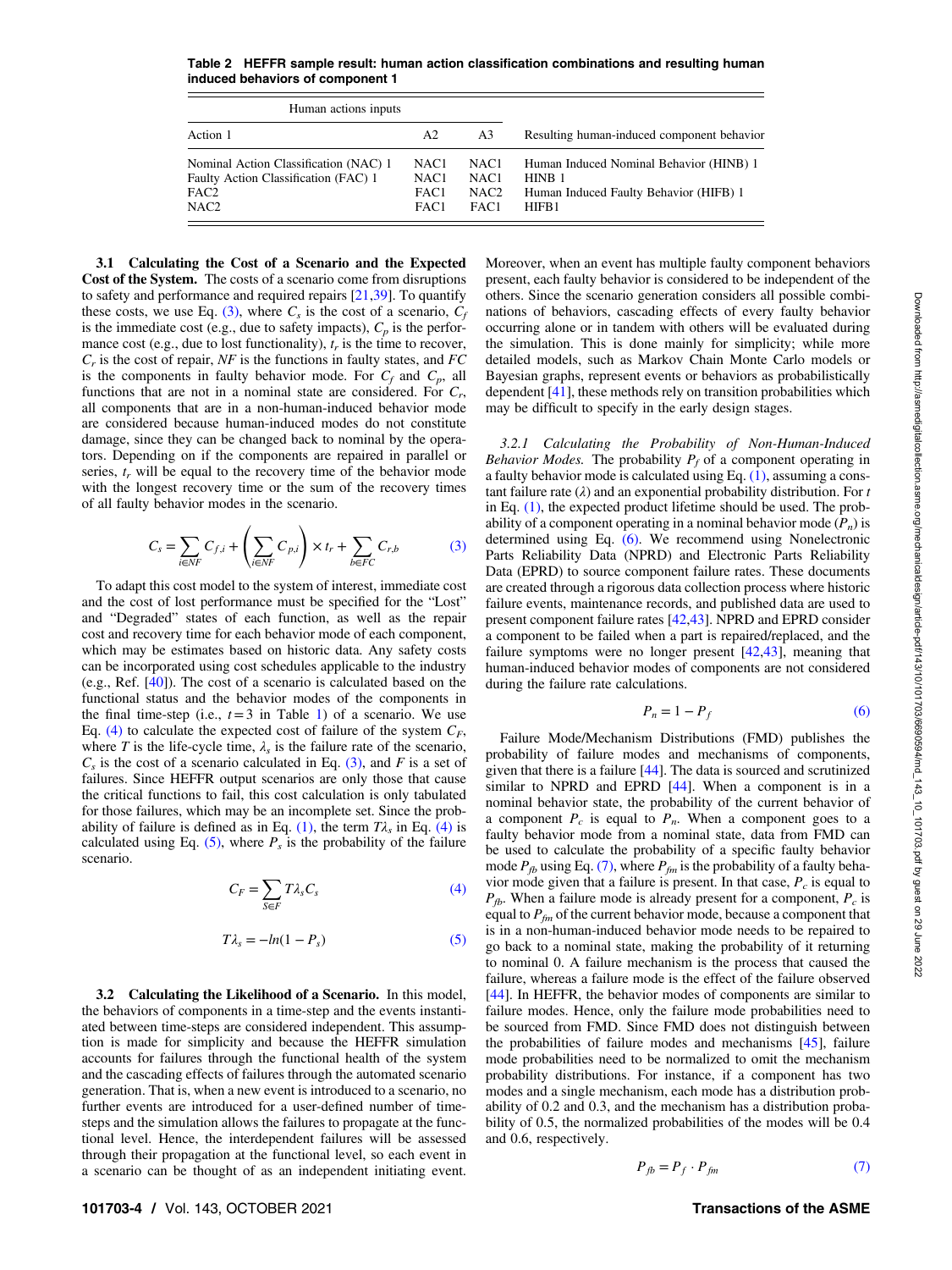3.2.2 Calculating the Probability of Human-Induced Behavior Modes. We use a combination of SPAR-H [\[27](#page-11-0)] and HEART [\[20](#page-10-0)] methodologies to calculate the probabilities of human-induced behaviors. In HEEFR, ASGs are used to track the human actions that need to be performed to interact with a component. Since the tasks in HEART are at a higher level (e.g., reduce speed) than actions (e.g., grasp object) in ASGs, a direct comparison between the generic tasks in HEART and actions in ASGs may be confusing. Hence, we propose the partial use of SPAR-H to assign human actions to generic tasks. As in SPAR-H, we propose that designers designate each human action in an ASG as "action," "diagnosis," or "mixed" if they are physical, cognitive, or both, respectively. For instance, the action "Reach" will be designated "action" since it is physical, whereas action "Detect" will be designated "diagnosis" for being cognitive. The authors of SPAR-H have provided the HEART generic tasks that are comparable with these designations, where generic tasks D and F are comparable with designation "action" and generic tasks A-H, and M are comparable with designations "diagnosis" and "mixed." Designers can use these comparisons to assign generic tasks to human actions in the ASGs (Generic task descriptions can be found in Ref. [\[20](#page-10-0)]). When assigning generic tasks to human actions each action should be assigned one generic task.

The next step is to assign Error Producing Conditions (EPC) for each ASG in the system representation. In total, there are 38 EPCs that can be assigned. A list of the HEART generic tasks and the EPCs used in this research is provided in Appendix A. Note that the EPCs are evaluated for whole ASGs and not for individual actions, because the EPCs in HEART are more relevant at the task level and not at specific action levels. In practice, HEART assessment requires the assignment of generic tasks at the task level also, but doing so will not enable one to identify the actions that contribute to a task failure. Hence, we have proposed the application of generic tasks to specific actions in the ASGs to calculate the probability of individual actions failing. Some of the generic actions already incorporate EPCs. The authors of HEART recommend omitting EPCs that are already incorporated in generic tasks to avoid overestimation. The proportion of effects of an EPC must be evaluated for each action in the ASG because the effect of these factors on each action may vary depending on the action performed. In summary, the probability of an action in the ASG failing can be calculated using Eq.  $(8)$ , where  $P<sub>hf</sub>$  is the probability of a human action failing,  $P_g$  is the generic task probability from HEART, EPC is the error producing condition factor, and  $x$  (between 0 and 1) is the proportion of effect of EPC. Then, the probability of a nominal human action  $(P_{hn})$  can be calculated using Eq.  $(9)$ .

$$
P_{hf} = P_g \times \prod_i \left( (EPC_i - 1) \times x_i + 1 \right) \tag{8}
$$

$$
P_{hn} = 1 - P_{hf} \tag{9}
$$

When a human does not attempt to perform an action, identifying if that action is in a nominal or faulty state depends on the context of the overall system. For instance, if operators detect some signal that requires them to reach a valve, grasp it, and turn it off, and they do not attempt to do so, these actions will be classified as faulty. However, if there was no signal and they are not expected to turn off the valve, and they make no attempt, the actions will be classified as nominal. Hence, we consider the human-induced behavior in the previous time-step and the current time-step to determine if a human action is in a nominal or faulty classification when no attempt to perform an action is made. A human action can have multiple nominal and faulty classifications. However, the calculations only identify the probability of a nominal or faulty action classification: they do not go into detail to calculate the probabilities of specific classifications, since there is no direct method to calculate such probabilities like there is for component behavior modes. Hence, to identify the influence of specific action classifications, data mining

approaches (e.g., those in Ref. [\[18](#page-10-0)]) will need to be used.

Once the probabilities of each action in the ASG is assigned, the probability of the resulting human-induced behavior can be calculated using Eq. (10). Multiple action classification combinations can result in the same human-induced behaviors. Hence, a union of all these action classification combination probabilities is taken to calculate the actual probability of a human-induced behavior  $P_h$ . For instance, if a human-induced behavior has two action classification combinations and their probabilities calculated using Eq. (10) is equal to  $P_{h'_1}$  and  $P_{h'_2}$ , the actual probability of the human-induced behavior is calculated using Eq. (11). Since the human-induced faults are not considered in the failure rate calculations, the probability of nominal component behavior  $(P_n)$  incorporates the human-induced behaviors. Hence, When a human-induced behavior is present in a component, the probability of the current behavior  $P_c$  is calculated using Eq. (12).

$$
P_{h'} = \prod_{i} P_{hf,i} \cdot \prod_{j} P_{hn,j} \tag{10}
$$

$$
P_h = P_{h'_1} + P_{h'_2} - P_{h'_1} \cdot P_{h'_2} \tag{11}
$$

$$
P_c = P_h \cdot P_n \tag{12}
$$

3.2.3 Calculating the Probability of an Event and a Scenario. The next step is to calculate the probability of an event  $P_e$  using Eq.  $(13)$ , where *i* is all components. Then, for every time-step *j*, where the event is not equal to the event in the previous time-step, the probability of a scenario is calculated using Eq. (14). When an event is allowed to propagate, no new events are introduced in the following time-step. Hence, such time-steps are omitted in the probability of scenario calculation. Note that since the simulation is time-based, each time-step represents a discrete change in system state, and the simulation runs until a critical function has failed or a maximum number of time-steps are reached, the total number of time-steps need to be chosen to minimize event repetition. More details on how to choose the total number of time-steps can be found in Ref. [[18\]](#page-10-0). If not the simulation may become computationally expensive. In summary, the simulation takes inputs for costs, failure rates, system life cycle time, human generic tasks, EPCs, and EPC proportion effect factors in addition to the HEFFR automated scenario generation inputs. After the simulation, the cost of a scenario, expected cost of failure of the system, probability of a scenario occurring, and probabilities of action classification combinations are recorded along with the outputs from the HEFFR automated scenario generation simulation.

$$
P_e = \prod_i P_{c,i} \tag{13}
$$

$$
P_s = \prod_j P_{ej} \tag{14}
$$

3.3 Understanding the Results. The execution of the simulation yields a list of fault scenarios that result in the critical function failing and their probabilities, costs, and expected costs. We have not added any data synthesis as part of this work. Instead, we provide as much data as possible, so designers can extract information tailored to the requirements and challenges of the system they are designing. The goal of this approach is to not give exact probabilities for action/task or component failures, but to provide estimates that are reliable enough to study the relative impact of faults during conceptualization. Providing detailed probabilistic models for failures requires very specific information relating to the system. To comprehensively quantify human error probabilities, details on actual tasks, the environment where the task is performed, and the operator need to be considered. Since this information is not readily available early in design, estimating the corresponding probabilities in early design stages is difficult and subject to uncertainty.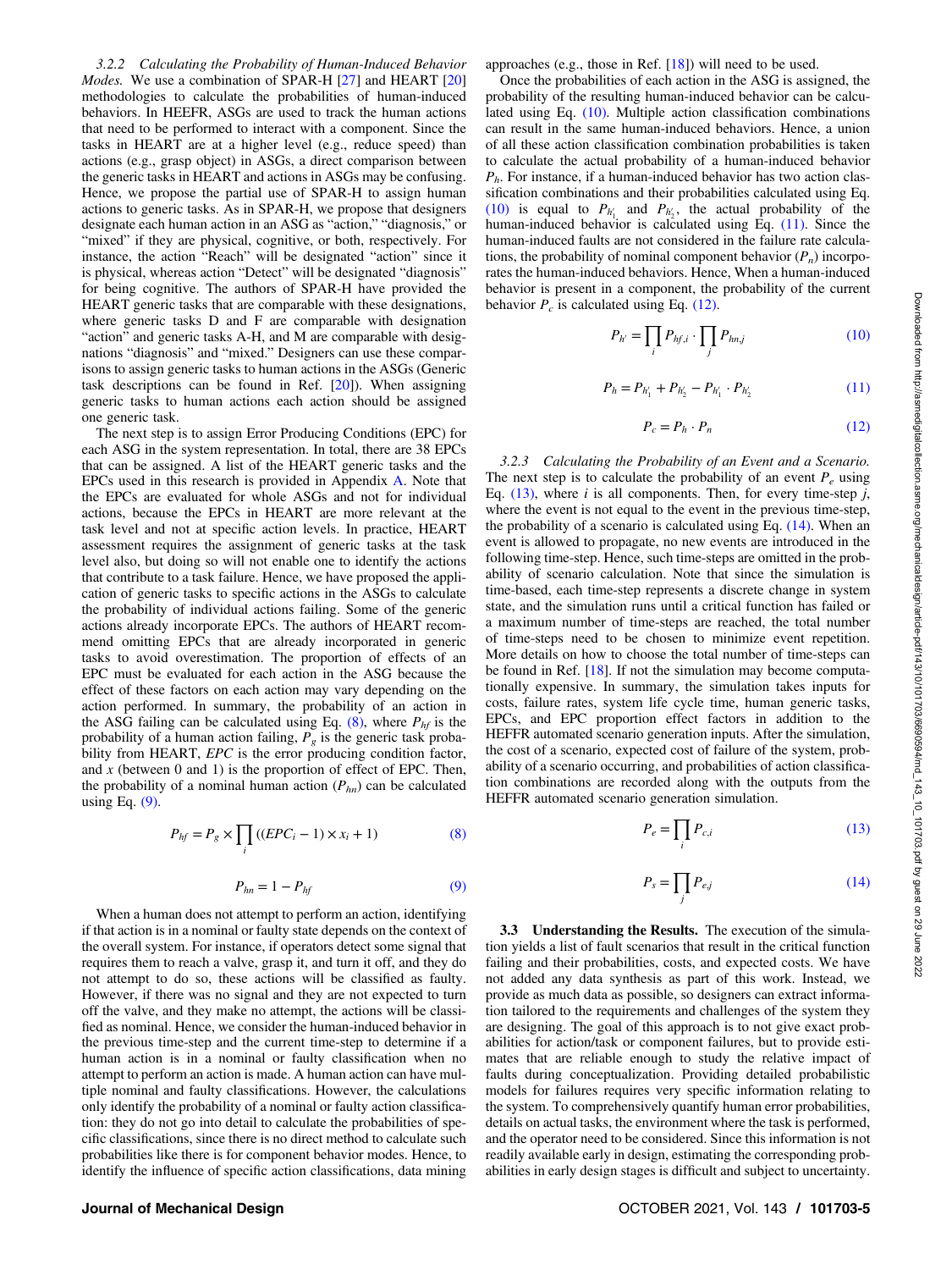

**FUNCTIONAL MODEL** 

Fig. 2 The system representation of the hold up tank [\[16](#page-10-0)]

Thus, we focus on providing designers with an appropriate level of model fidelity to identify and prioritize risks early, without making the analysis too detailed.

#### 4 Case Study

We have chosen a liquid tank design problem to demonstrate the capabilities of the proposed work. Various forms of this problem have appeared in previous studies [[16,18,22](#page-10-0)[,46](#page-11-0),[47\]](#page-11-0). The problem is to design a liquid cooling tank that can maintain its coolant level between a minimum and maximum threshold. The cooling tank is expected to maintain the temperature of a certain industrial machine that can explode if overheated (i.e., if the coolant level becomes too low). If the coolant level is above a certain level, the machine will cool down too much, resulting in severe damage. The coolant is a hazardous chemical which can cause health issues to human if exposed in large quantities. A human operator is expected to monitor the liquid level of the tank and shut off the incoming liquid if the water level is too high, and shut off the outgoing liquid if the water level is too low. This set-up is a simplified archetype of nuclear reactors and industrial plant operation, where maintaining optimal temperature is critical for both performance and safety. Aircraft pilots and submarine operators also face similar situations where they monitor displays and act based on the given information [\[48,49](#page-11-0)].

The system representation of this problem, including the functional model, configuration flow graph, and ASGs, is provided in Fig. 2. The system has eight functions and five components, two of which interact with the human. The operator will interact with the valves to shut off the flow of liquid. The functions, corresponding components, and their behavior modes are shown in Table 3. The human-induced behaviors are shown in bold in Table 3, and Table [4](#page-6-0) shows the human actions and their classifications. We use the function "Store Liquid" as the critical function because of its importance in maintaining the temperature of the equipment and its failure can impact safety. The number of time-steps a failure is allowed to propagate was set to two because the simulation is set up, so any failure event takes no more than two time-steps to cause the critical function to fail given no more events are introduced. The maximum number of time-steps was set to four to avoid scenario repetition.

The human actions were designated as "Action," "Diagnosis," or "Mixed." Then, the generic tasks were chosen based on nature of the actions and their ability to match with generic task descriptions. For example, the action "Grasp" was assigned generic task D because it is a simple task requiring minimal attention. Six EPCs were identified for each ASG based on the system model and the expected human-system interactions. The EPCs related to the operator (e.g., operator experience) were not considered since no such information is available in the design problem. We assigned the proportion of effects of each EPC for each action based on the action performed, the component the action will be performed on, how the action will be performed, and the conditions surrounding performing the action. For instance, for the EPC "No clear direct and time confirmation of an intended action from the portion of the system over which control is to be exerted," the action "Detect" was assigned a proportion of effect 0.1 for both inlet and outlet valves because the system model did not include any means of confirmation for the detection of signal. However, if the operator fails to detect the signal, the effects on the system will only be seen if they acted upon it (through action "Turn," a different action), making the proportion of effect of the EPC for the action "Detect" low.

We selected the failure modes of components from NPRD-95 [[50\]](#page-11-0), assuming the Ground Fixed operating environment when rates were available. If they were not, failure rates from other ground environments were chosen depending on their applicability for this case study. The total life cycle time was chosen as two years, given that the system will be in constant operation. The failure

Table 3 Functions, corresponding generic components, and their behavior modes [\[18](#page-10-0)]

| <b>Functions</b>                                             | Generic components | Behavior modes                                                              |  |  |  |  |
|--------------------------------------------------------------|--------------------|-----------------------------------------------------------------------------|--|--|--|--|
| <b>Import Liquid</b><br>Guide Liquid<br><b>Export Liquid</b> | Valve              | Nominal On, Nominal Off, Failed Open, Failed Close, Stuck Open, Stuck Close |  |  |  |  |
| <b>Transfer Liquid</b>                                       | Pipe               | Leak, Ruptured, Nominal                                                     |  |  |  |  |
| Store Liquid<br>Supply Liquid                                | Tank               | Nominal, Leak                                                               |  |  |  |  |

Note: The human-induced behaviors are shown in bold.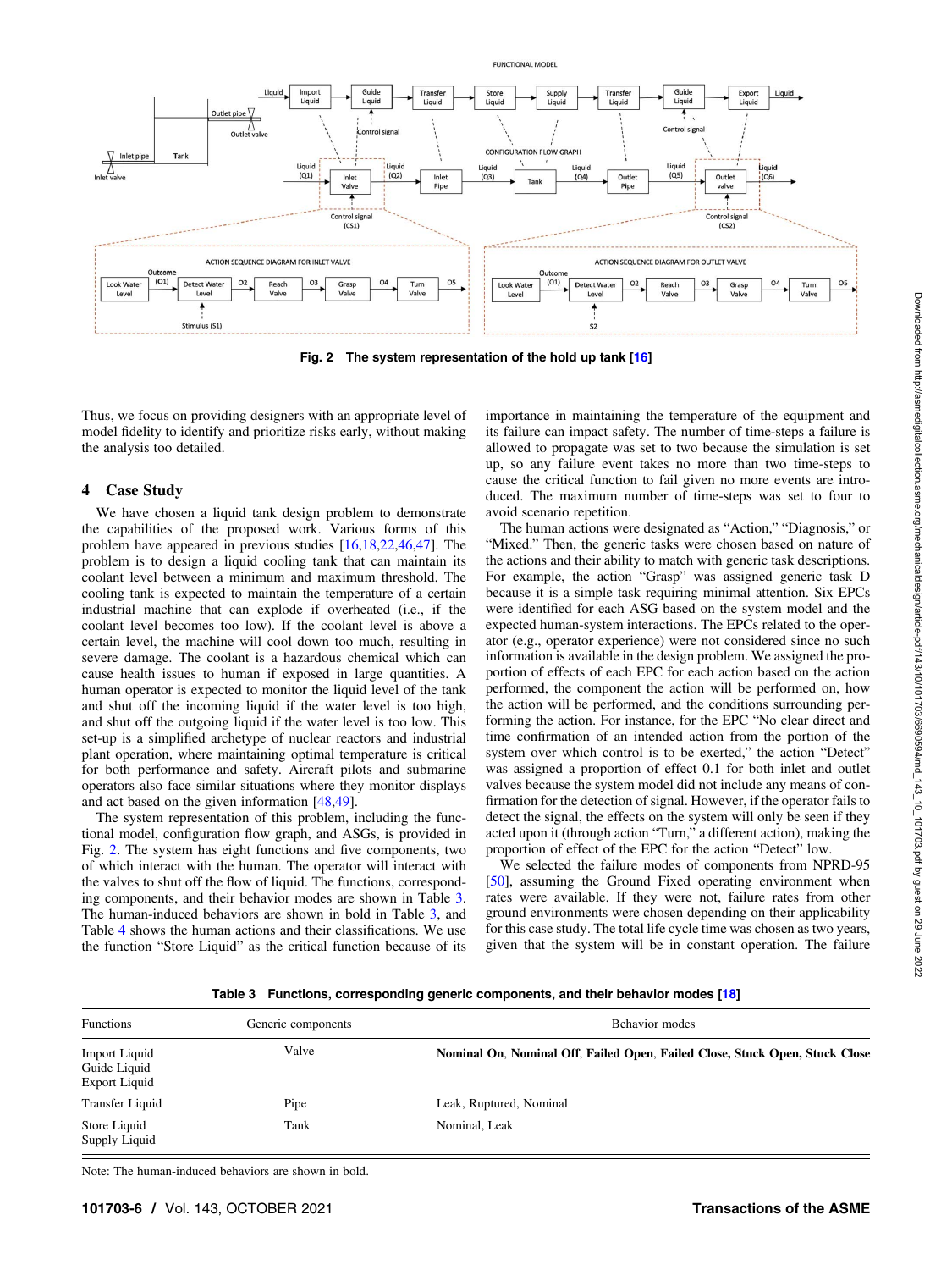<span id="page-6-0"></span>

| Actions |                    | <b>Classifications</b> |                   |                       |
|---------|--------------------|------------------------|-------------------|-----------------------|
| Look    | Visible            | Not Visible            |                   |                       |
| Detect  | Detected – Nominal | Not Detected – Nominal | Detected – Failed | Not Detected – Failed |
| Reach   | Reached – Nominal  | Reached – Failed       | Cannot Reach      | No Action             |
| Grasp   | Grasped            | Cannot Grasp           | No Action         |                       |
| Turn    | Turn to Close      | Turn to Open           | Cannot Turn       | No Action             |

mode distributions of the components were selected from FMD-97 [[51\]](#page-11-0). The repair costs of the components were estimated based on the cost of part replacement and diagnosis. The recovery times included the time to repair components and time to clean up any resulting spills. The performance costs of each function considered the impact of the function being degraded or lost on overall system performance. The immediate costs of each function were estimated considering the chemical exposure, safety, and necessary cleanup if there was a coolant spill. Assigned values relating to human actions, components, and costs are available in Appendix B.

In this case study, we demonstrate the use of expected cost modeling to quantify risk in an HEFFR simulation. We then explore the results to see if the proposed method is capable of giving insight to designers about potential worst-case fault scenarios that cause the critical function to fail by answering the following questions. Can we prioritize fault scenarios in terms of severity and likelihood? Are there any fault scenarios that can be discarded? What are the worst-case component behavior modes? What is the contribution of specific human actions to failures? In summary, we try to understand if the proposed risk metrics calculations can help designers quantify the risk of component failures and human errors acting in combination and identify and prioritize worst-case fault scenarios to inform risk mitigation. Note that we do not go into detail on how to perform a HEFFR analysis or automatically generate fault scenarios in this paper because they have been documented in previous work [16–18]. Instead, we have focused on the new elements introduced in this paper: calculation of the likelihood of occurrence of a scenario and the expected cost of failures.

#### 5 Results

In this section, we discuss the results of the HEFFR simulation for the coolant tank case study in detail. The simulation begins by taking the critical function ("Store Liquid" failing), initial component behavior modes (nominal for all components), initial liquid flowrate (nominal), initial tank coolant level (nominal), the maximum number of time-steps (4), and the number of time-steps a failure event is allowed to propagate (2) as inputs. Next, the inputs for likelihood of occurrence and expected cost calculations are read (the input values are listed in Appendix B). In total, around one million scenarios that could cause critical function failure were generated. The total expected cost of the system was found to be around one million dollars. The highest failure cost was around 52 million dollars, and the maximum likelihood of occurrence was around  $3.5 \times 10^{-3}$ . The lowest-likelihood scenario had a probability of around  $2.8 \times 10^{-24}$ , and the minimum scenario cost was around 13 million dollars. A majority of the scenarios modeled had low probabilities and thus low expected costs. One reason for the low probabilities is the independence assumption used in the probability model, where the probability of every independent behavior or event is multiplied with the others. Another reason for this is because adverse events are rare by definition. As a result, it may be expedient to put the scenarios in groups so that the high-cost scenarios are given priority.

Figure 3 shows a set of priority groups for the scenarios by setting a cut-off for the expected cost of scenarios. As shown, the cumulative expected cost of the scenarios in the green is below 1000



Fig. 3 Cost groups of fault scenarios

dollars. As a result, the designer may choose to ignore them. The cumulative expected cost of all scenarios in yellow is less than 10,000 dollars and thus may be worth considering as a group. The high-impact scenarios are labeled in orange and red, with the highest impact scenarios in red. Based on these cut-offs, these scenarios should be given individual attention to mitigate hazards effectively. For instance, one of these worst-case scenarios caused the critical function to fail in three time-steps. In the first time-step, the tank is in a faulty behavior mode ("Leak"). In the next time-step, no further failures are present (failure from the last time-step is allowed to propagate). Finally, the outlet valve goes into a human-induced faulty behavior ("Failed Open") while the tank is still leaking. The benefit of this cost model is it identifies high-cost, high-probability scenarios like this and gives them priority over less likely, less costly scenarios.

The impacts of each fault mode can be assessed by calculating the respective cumulative expected cost of scenarios for each (Fig. [4\)](#page-7-0). The behavior modes "Leak" for the tank and "Ruptured" for the inlet pipe have the highest expected cost among the non-human-induced faulty behaviors. Designers may mitigate these risks by selecting components with lower failure rates, adding redundancies, including advanced failure detection mechanisms, performing tests to understand the failure mechanisms, and minimizing the chemical exposure when a failure occurs. As shown, the human-induced faulty behaviors for inlet and outlet valves ("Failed Open" and "Failed Close") have a high expected cost. Hence, further assessment is needed to understand the specific human action combinations that contribute to the faulty human-induced behaviors. Figure [5](#page-7-0) shows the maximum reduction of probability by eliminating action classification combinations. For example, for the inlet valve, the probability for faulty behaviors can be reduced by 80%, if the top 45 of the total 112 action classification combinations are eliminated. While one cannot eliminate action classification combinations, this plot shows that the human failure probability can be reduced significantly by focusing on a small subset of combinations. The human action failure probabilities of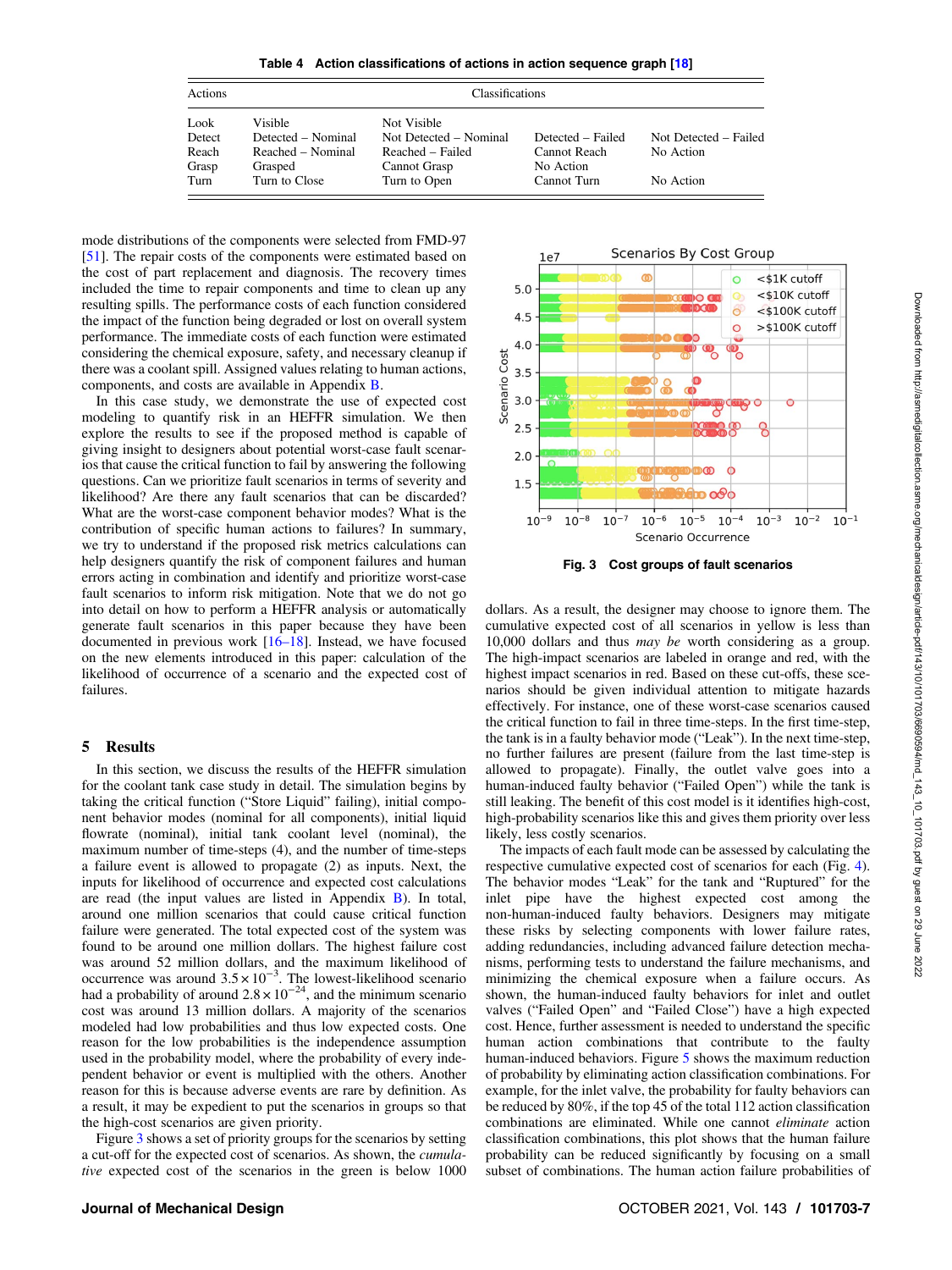<span id="page-7-0"></span>

Max Probability Reduction from Eliminating Scenarios



Fig. 5 Maximum probability reduction from human action combination elimination

these combinations can be reduced by changing the system design and operational setting.

Figure 6 shows the number of times faulty action classifications are present among the scenarios that can reduce the likelihood of behavior modes "Failed Open" and "Failed Close" of both valves by 80% each. As shown, faulty action classifications were only present for actions "Detect," "Reach," and "Turn." Also, not all faulty action classifications of these actions were present (e.g., Cannot Reach for action "Reach"). Cognitive errors (detection related and when actions are not attempted) were more prevalent when compared with non-cognitive errors (Cannot Turn). One way to reduce the likelihood of the faulty action classifications occurring is to reduce the effect of EPCs through the design of the system. For instance, designers may include action feedback mechanisms to eliminate EPC-14. For cognitive errors, the designers may suggest training or operating procedures to improve operator situation awareness as a means of mitigating them. They may also follow Human Factors Engineering guidelines to improve the design to support error mitigation. For the non-cognitive human error, they may use Digital Human Modeling to visualize the interaction and perform further ergonomic assessments.

One of the major limitations of using an expected cost model to prioritize fault scenarios is that the input information (rates and costs) may be low-fidelity. In this situation, it is important to understand how changes in the model inputs variables affect the expected cost of scenarios and thus the results of the analysis. To consider this uncertainty, we performed a Sobol [[52\]](#page-11-0) sensitivity analysis with 10,000 samples (using Saltelli [[53\]](#page-11-0) sampling 560,000 model inputs in total) for the hold-up tank study. Performance cost, repair cost, repair time, immediate cost, the proportion of effects for error producing conditions, and failure rates related variables (54 in total) were considered to have uncertainty. When assigning uncertainty ranges,  $\pm 20\%$  of the original values were used to



assign minimums and maximums for all variables except for the proportion of effects for error producing conditions related variables. For the proportion of effects for error producing conditions related variables  $\pm 0.2$  of the original values were used to represent the uncertainty better. Since variables considered in the expected cost calculation vary scenario-to-scenario, we randomly chose 100 scenarios to perform the sensitivity assessments. The average first-order and total sensitivity indexes were calculated to understand the sensitivity of the model for each of the input variables with uncertainty. The first-order sensitivity index indicates the effect of individual input variables, whereas the total sensitivity index indicates the effect of individual variables and the effect of all interactions.

The first-order and total sensitivity indexes for failure rates and the proportion of effects of EPC factors were the highest (first order: 54.9% and 40.8%; total: 50.8% and 38.5%), followed by repair time-related variables (first order: 3.7%, total: 4.2%). The first order and total sensitivity indexes for the other variable groups were negligible. Among the failure rates, the failure rate of the pipe had the highest first order and total sensitivity indexes (66% and 61%). Among the proportion of effects of EPC factor variables, variables relating to the action "Turn" for inlet and outlet valves had the highest first-order and total sensitivity indexes. Because of the high uncertainty in these variables, designers may focus on designing the system to both improve the EPC factors and lower the sensitivity in the cost model (thus making the cost assessment more accurate and reducing project risk). As shown, sensitivity analysis helps pinpoint variables that require attention when considering uncertainties. When used in design, the HEFFR analysis and corresponding sensitivity analysis can be repeated iteratively as the design changes to ensure risk-related design goals are fulfilled.

#### 6 Discussion

The example presented above shows how using a probability and cost model in the HEFFR framework can extend its capabilities to quantify the severity of component failures and human errors acting alone and in combination, compare fault scenarios, and identify the worst-case scenarios in terms of overall impact. The results show that the generated data can be assessed further to examine the impact of faulty behavior modes, identify action combinations with the greatest potential for improvement, and pinpoint human actions that need further refinement. In the case of the coolant tank design problem, we were able to identify the high-cost high probability failures requiring individual attention, low-cost high probability failures, and scenarios too rare to require further assessment. The faulty behavior modes relating to the inlet pipe and tank had a higher expected cost among non-human-induced faulty behaviors. The expected costs of human-induced faulty behaviors were also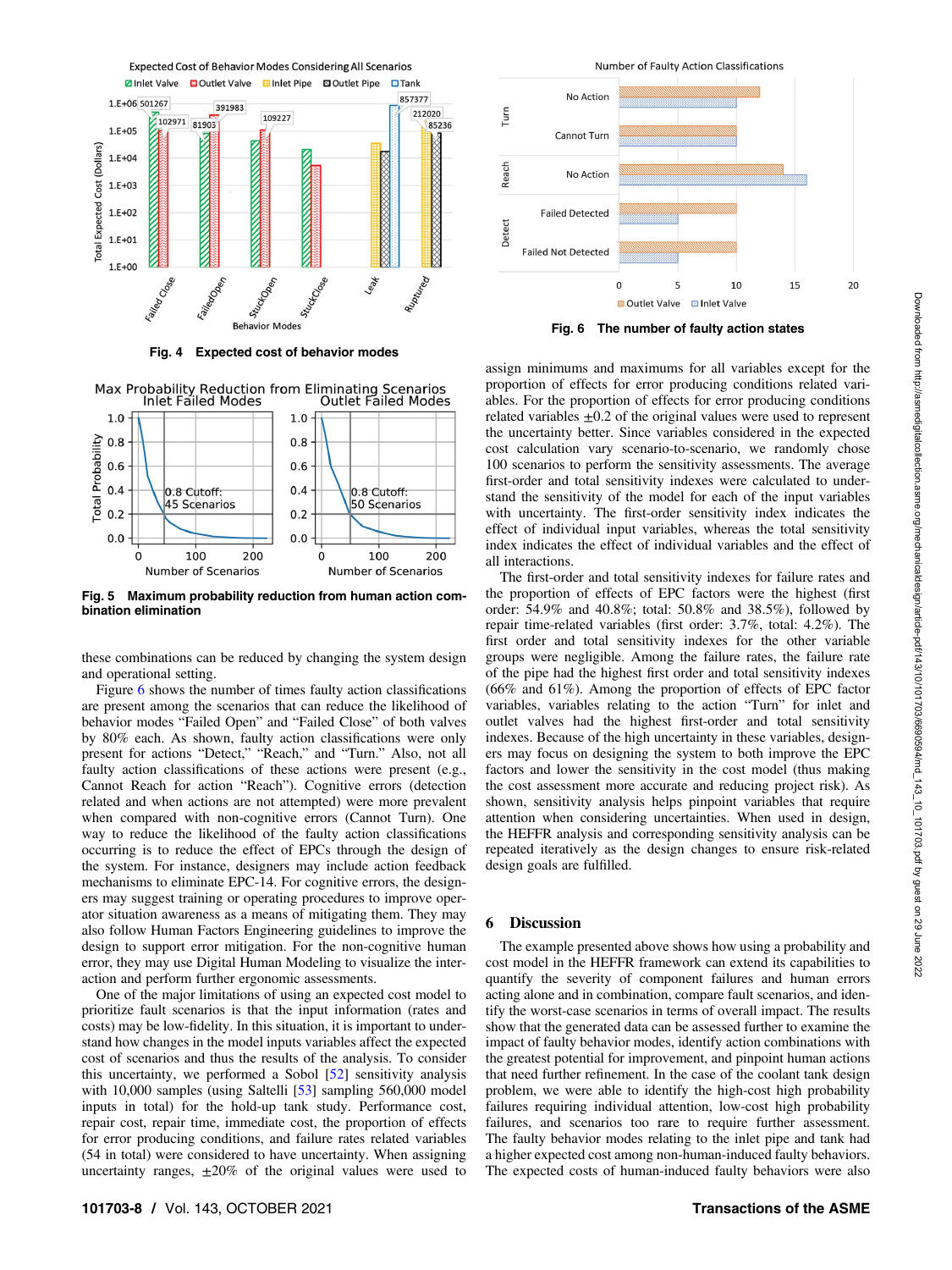high. We also found that the likelihood of human-induced faulty behavior modes can be reduced significantly by only assessing a fraction of the action classification combinations. Among the action classification combinations with the highest potential for faulty behavior likelihood reduction, cognitive errors relating to actions "Detect," "Reach," and "Turn" were prevalent, though a few combinations also included non-cognitive errors relating to the action "Turn."

The approach presented in this paper is limited by the uncertainties present in the expected cost and likelihood calculations, including those in parameter estimates and modeled behaviors [[54,55](#page-11-0)]. This is an important limitation, because while some decisions may not need completely accurate inputs [\[56](#page-11-0)], design failures are theorized to result from designer biases [[57\]](#page-11-0). A sensitivity analysis allows designers to account for some of these uncertainties (specially, uncertainty relating to parameter input variables) by pin-pointing variables that can have the highest effect on the system when uncertainties are present. This enables designers to account for these uncertainties and make better-informed decisions. The sensitivity analysis performed here showed that variables that are directly influenced by design decisions (failure rates of components and EPC-related variables) had a high impact on the expected cost when compared to cost-related variables, showing the importance of the designers' role when it comes to risk mitigation. The fact that both human error- and component failure-related variables having high total sensitivity indexes (or the effect of individual variables and the effect of all interactions) shows the importance of assessing both human errors and component failure in combination rather than in isolation. The results also show that performing a sensitivity analysis will allow designers to pinpoint specific variables or areas of design that need to be focused on to improve overall risk effectively.

The above results show how the introduction of the likelihood of scenarios and expected cost to the HEFFR framework can aid designers to evaluate fault scenarios and take risk mitigation action. Without these metrics, there is no way to distinguish between fault scenarios in the output of the HEFFR framework, which creates the necessity to consider all scenarios equally. Since these simulations produce millions of potential fault scenarios that cause critical function failure, considering all fault scenarios to be equal is not feasible. Using these metrics in the HEFFR framework, fault scenarios can be prioritized based on their severity, enabling designers to prioritize the most important scenarios when designing mitigating features. In summary, this approach helps designers understand the impacts of component failure and human errors acting alone or in tandem in the early design phase to make risk-informed decisions. This is important because in traditional risk assessment methods, such vulnerabilities come to light later–when design changes are costly and time-consuming– forcing designers to find workarounds and retrofit changes (to meet deadlines and cost targets) rather than proactively guarding against such vulnerabilities by design. The early design application of the proposed approach reduces the chances of making such costly and time-consuming design changes.

When failure occurs, often, the impact on the operators and the surroundings is much higher compared to the impact of lost performance. Hence, it is important to understand how failures affect the environment and the human to be able to minimize risk appropriately. The proposed approach includes the immediate costs in the cost calculation model, enabling the quantification of the detrimental effects of failures on the environment and the safety of the human. With the proposed approach, we try to generate as much data as possible. With the advances in the field of data science, we believe that designers should be able to leverage as much data as possible to extract the information they need to solve a design problem. For example, the case study presented in this research tries to identify worst-case fault scenarios and impacts of faulty behavior modes and human actions. The data analysis presented in the results section was tailored to address these questions. Others may want to use this framework to compare design

alternatives; for this, the expected cost of each can be used to trade design risk with other performance attributes (e.g., efficiency). For example, if one wishes to consider automating a process, system designs with and without human-component interactions can be assessed on the basis of expected cost. Similarly, if concept refinement and component selection are desired, the component behavior mode costs and probability can be assessed to identify points of potential improvement.

On the human front, designers might want to identify safe operating procedures, training requirements, or safety protocols, which all can be identified by analyzing the human actions and human-induced behaviors of components. Given the amount of data present, the potential ways to analyze the data are not limited to what is listed here—the data can be synthesized to address design problems as designers see fit. All the benefits listed above, especially the data assessment requirements, encourage designers to think more deeply about the system under development early in the design process, which can result in well-thought-out designs. As a result, the potential for identifying vulnerabilities relating to human interactions and components later in the design stages or even after the system is in use is minimized.

One limitation of the model used in this work is that it assumes independence in the probability calculations, which may be an underestimate. The fact that a majority of scenarios as shown in Fig. [3](#page-6-0) were given very low probabilities was a result of the underlying probability model form, which is subject to mathematical model uncertainty [\[58\]](#page-11-0). Thus, while using expected cost is shown here to help identify the highest-priority scenarios, valuing the set of scenarios remains a challenge because of the effect of epistemic model and parameter uncertainties [[54\]](#page-11-0). However, in the early design stages, establishing dependencies to any reasonable accuracy is difficult, especially for human interactions. Hence, we recommend the use of the proposed metrics only to compare between scenarios and alternative designs rather than using them to quantify exact likelihood and cost. It should be noted that many of the later design stage probabilistic risk and safety assessment methods such as ETA, FTA, THERP, and SPAR-H incorporate dependencies in the probability calculations. Hence, the application of these methods later on in the design will allow engineers to understand the likelihood and cost of failure more accurately. Nevertheless, identifying the ideal underlying cost function and probability model to use in early design remains a challenge, and the use of different probability model assumptions should be explored in future work to determine the sensitivity of the value of these scenarios to model assumptions and identify the most appropriate model forms.

Also, the user-defined proportion of effects of EPCs can be subjective. Previous work has attempted to remove the subjectivity surrounding this variable by replacing it with fuzzy linguistic expressions [[59\]](#page-11-0). A similar approach can be taken if no subjectivity is desired. In summary, with the introduction of the risk metrics, designers can use the HEFFR framework to identify worst-case fault scenarios, perform trade-off studies, establish operating procedures and training, identify points of potential human product interaction, and many more early in design. However, the probabilities calculated may be subjective or be an underestimate due to assumptions made. As a result, we advise using this framework to complement, not replace, traditional probabilistic risk assessment methods.

#### 7 Conclusions and Future Work

This paper integrates probability and cost modeling with the HEFFR framework to quantify the risks of human and component failures. With these metrics, designers can use the HEFFR framework to identify worst-case fault scenarios, prioritize fault scenarios, quantify the impact of human errors and component failure, and pinpoint areas (both component and human interaction related) where improvements can yield the greatest risk mitigation. Additionally, the framework can be used for risk-based trade-off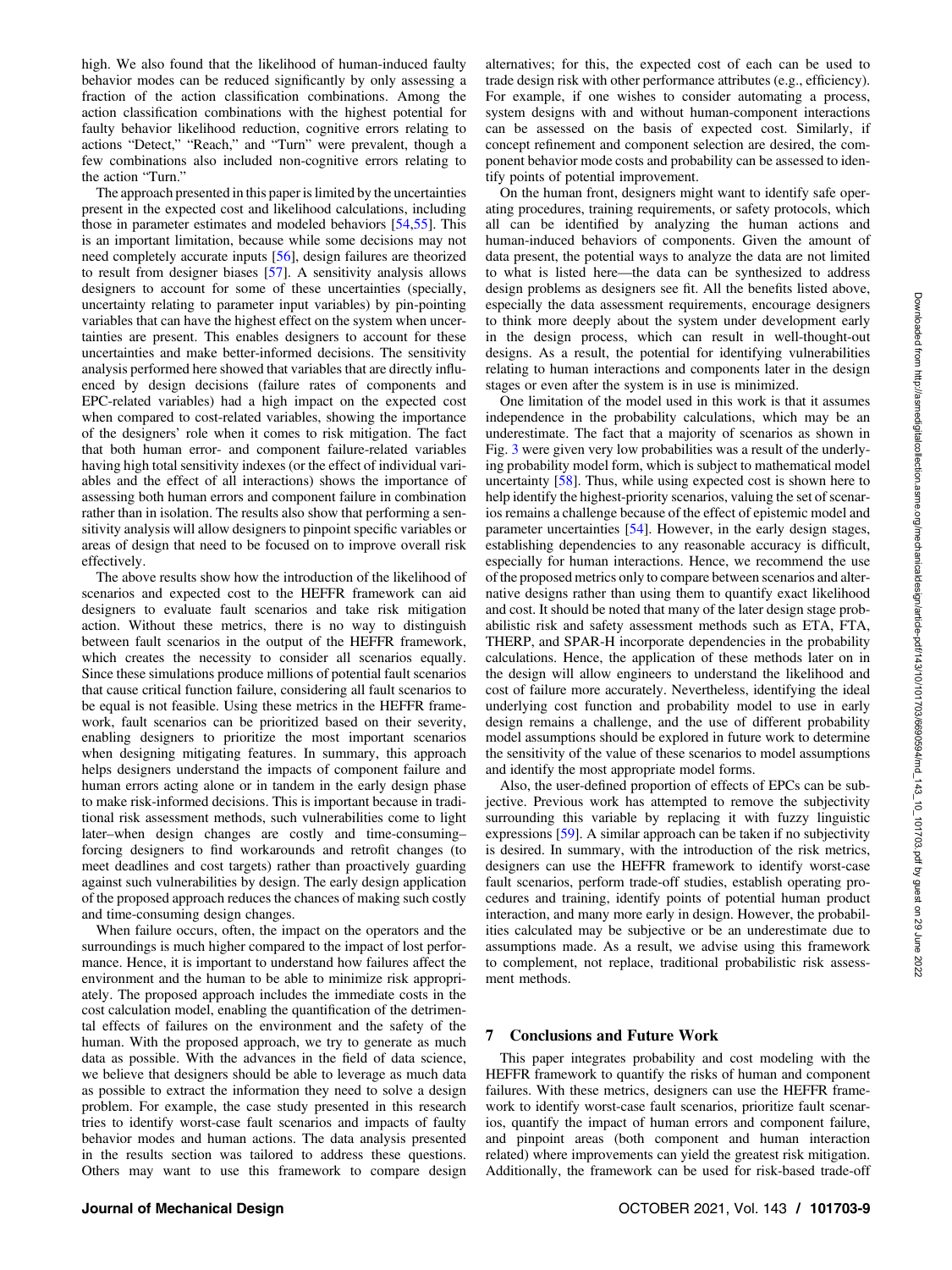studies, to establish operating procedures and training, and to come up with safety protocols.

One limitation in the presented approach is that it does not consider the uncertainties when calculating expected cost and likelihood. While performing a sensitivity analysis (as presented here) can help designers to account for some of the uncertainties, it does not give designers a full picture of the effects of the uncertainties present within the model. Future work should study how to understand the effect of uncertainties on the model to enable designers to best account for it in hazard modeling and risk-based decision-making. Additionally, there is no confirmation that the modeled scenarios identified in this study match the modeled scenarios for a real system. We intend to address these issues by validating the results against traditional risk assessment methods. Furthermore, this study mainly focused on demonstrating the proposed model. The performance of the proposed calculation models surrounding its various applications (trade studies, component exploration, etc.) is yet to be demonstrated. Future work will focus on incorporating uncertainty in the risk models, validating the methodology, and exploring its applications.

## Acknowledgment

This research is supported by The National Aeronautics and Space Administration (NASA) award number 80NSSC18K0940. Any opinions or findings of this work are the responsibility of the authors, and do not necessarily reflect the views of the sponsors or collaborators.

## Conflict of Interest

There are no conflicts of interest.

#### Data Availability Statement

The datasets generated and supporting the findings of this article are obtainable from the corresponding author upon reasonable request.

#### Appendix A: Descriptions of HEART Generic Tasks and Error Producing Conditions Used in This Research

| Generic task<br>type | Description                                                                                    | Proposed nominal human<br>unreliability |
|----------------------|------------------------------------------------------------------------------------------------|-----------------------------------------|
| (D)                  | Fairly simple task performed rapidly or given scant attention                                  | 0.09                                    |
| (E)                  | Routine, highly practised, rapid task involving relatively low<br>level of skill               | 0.02                                    |
| (F)                  | Restore or shift a system to original or new state following<br>procedures, with some checking | 0.003                                   |
| (M)                  | Miscellaneous task for which no description can be found                                       | 0.03                                    |

#### Table 5 Description of heart generic task types used in this research [\[20](#page-10-0)]

#### Table 6 Descriptions and maximum effect factors for heart error producing conditions used in this research [\[20](#page-10-0)]

| EPC# | Error producing conditions                                                                                                          | Maximum effect factor                                     |
|------|-------------------------------------------------------------------------------------------------------------------------------------|-----------------------------------------------------------|
| 2    | A shortage of time available for error detection and corrections                                                                    | 11                                                        |
| 10   | The need to transfer specific knowledge from task to task without loss                                                              | 5.5                                                       |
| 13   | Poor, ambiguous or ill-matched system feedback                                                                                      | 4                                                         |
| 14   | No clear direct and timely confirmation of an intended action from the<br>portion of the system over which control is to be exerted | 4                                                         |
| 17   | Little or no independent checking or testing of output                                                                              |                                                           |
| 34   | Prolonged inactivity or highly repetitious cycling of low mental<br>workload tasks                                                  | 1.1 (for 1st half-hour)/1.0 (for<br>each hour thereafter) |

#### Appendix B: Simulation Inputs

|  | Table 7 Component failure rates, distributions, repair cost, and recovery times |  |  |  |
|--|---------------------------------------------------------------------------------|--|--|--|
|--|---------------------------------------------------------------------------------|--|--|--|

| Component | Failure<br>modes               | Failure rate<br>(NPRD-95) $[50]$<br>per million hours | <b>Distributions</b><br>$(FMD-97)$ [51] | <b>Notes</b>                                                                                                                                   | Repair<br>$cost($ \$) | Repair<br>time(h) |
|-----------|--------------------------------|-------------------------------------------------------|-----------------------------------------|------------------------------------------------------------------------------------------------------------------------------------------------|-----------------------|-------------------|
| Tank      | Leak                           | 1.616                                                 | $100\%$                                 | Summary data from storage tank was used due to its<br>similarities with the coolant tank case study                                            | 20,000                | 24                |
| Valve     | StuckOpen<br><b>StuckClose</b> | 3.0764                                                | 47.44%<br>52.56%                        | A hydraulic valve was chosen. The failure mode leak was<br>omitted because it is modeled in the pipe and modeling it<br>here will be redundant | 10,000<br>10,000      | 6<br>6            |
| Pipe      | Leak<br>Ruptured               | 0.4734                                                | $7.42\%$<br>92.58%                      | Summary data of the component Piping was chosen for<br>the pipe failure rate. The Failure Mode Broken is<br>Considered as ruptured             | 10,000<br>15,000      | 6<br>12           |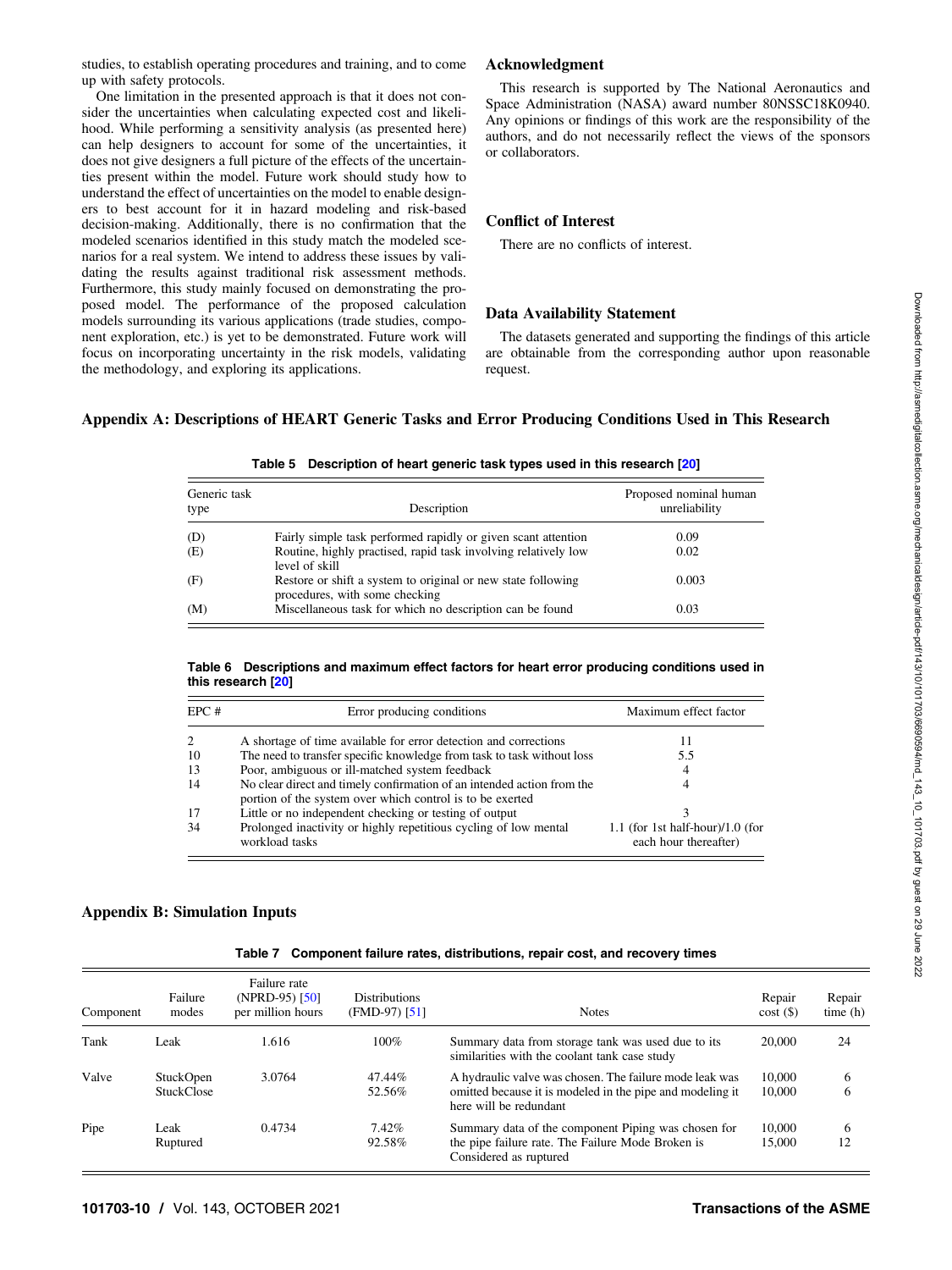#### <span id="page-10-0"></span>Table 8 Human actions, designations, and related generic tasks

| Actions | Designation | Generic task |
|---------|-------------|--------------|
| Look    | Both        | $E - 0.02$   |
| Detect  | Diagnosis   | $M - 0.03$   |
| Reach   | Action      | $D - 0.09$   |
| Grasp   | Action      | $D - 0.09$   |
| Turn    | Action      | $F - 0.003$  |

| Performance cost<br>Immediate cost |          |         |           |  |  |  |  |  |  |
|------------------------------------|----------|---------|-----------|--|--|--|--|--|--|
| <b>Function</b>                    | Degraded | Lost    | Lost      |  |  |  |  |  |  |
| Import liquid                      | 35,000   | 175,000 | 0         |  |  |  |  |  |  |
| Guide liquid                       | 60,000   | 300,000 |           |  |  |  |  |  |  |
| Transfer liquid                    | 80,000   | 400,000 | 200,0000  |  |  |  |  |  |  |
| Store liquid                       | 100,000  | 500,000 | 500,0000  |  |  |  |  |  |  |
| Supply liquid                      | 40,000   | 200,000 | 0         |  |  |  |  |  |  |
| Transfer liquid                    | 25,000   | 125,000 | 3,000,000 |  |  |  |  |  |  |
| Guide liquid                       | 75,000   | 375,000 |           |  |  |  |  |  |  |
| Export liquid                      | 30,000   | 150,000 | 0         |  |  |  |  |  |  |

#### Table 9 Costs of function failures

| Table 10 Human error producing conditions and their proportion of effects for each action |  |  |  |  |  |
|-------------------------------------------------------------------------------------------|--|--|--|--|--|
|-------------------------------------------------------------------------------------------|--|--|--|--|--|

|                                     |              |          | EPC proportion of effects |          |          |          |        |          |              |          |        |
|-------------------------------------|--------------|----------|---------------------------|----------|----------|----------|--------|----------|--------------|----------|--------|
| Error producing conditions<br>(EPC) |              |          | Look                      |          | Detect   |          | Reach  |          | Grasp        |          | Turn   |
| Inlet valve                         | Outlet valve | Inlet    | Outlet                    | Inlet    | Outlet   | Inlet    | Outlet | Inlet    | Outlet       | Inlet    | Outlet |
| EPC2-11                             | EPC2-11      | $\Omega$ | $\Omega$                  | 0.1      | 0.2      | 0.1      | 0.1    | $\Omega$ | $\Omega$     | 0.4      | 0.6    |
| EPC10-5.5                           | EPC10-5.5    | $\Omega$ | $\Omega$                  | 0.2      | 0.2      | $\Omega$ |        | 0        | $\Omega$     | 0.2      | 0.2    |
| EPC13-4                             | EPC13-4      | 0.1      | 0.2                       | $\Omega$ | $\Omega$ | 0.1      | 0.1    | 0        | $\Omega$     |          |        |
| EPC14-4                             | EPC14-4      | 0.6      | 0.3                       | 0.1      | 0.1      |          |        |          | $\Omega$     |          |        |
| EPC17-3                             | EPC17-3      | $\theta$ | $\Omega$                  | $\Omega$ | $\Omega$ |          |        | $\Omega$ | $\Omega$     | 0.6      | 0.4    |
| EPC34-1.1                           | EPC34-1.1    | 0.9      | 0.9                       | 0.6      | 0.6      | $\Omega$ |        | $\Omega$ | $\mathbf{0}$ | $\Omega$ |        |

#### References

- [1] Shappell, S. A., and Wiegmann, D. A., 1996, "U.S. Naval Aviation Mishaps, 1977-92: Differences Between Single- and Dual-Piloted Aircraft," Aviat. Space Environ. Med., 67(1), pp. 65–69.
- [2] Högberg, L., 2013, "Root Causes and Impacts of Severe Accidents At Large Nuclear Power Plants," [Ambio](http://dx.doi.org/10.1007/s13280-013-0382-x), 42(3), pp. 267–284.
- [3] Sneddon, A., Mearns, K., and Flin, R., 2006, "Situation Awareness and Safety in Offshore Drill Crews," [Cognit. Technol. Work,](http://dx.doi.org/10.1007/s10111-006-0040-1) 8(4), pp. 255–267.
- [4] Wiegmann, D. A., and Shappell, S. A., 2001, "Human Error Analysis of Commercial Aviation Accidents: Application of the Human Factors Analysis and Classification System (HFACS)," Aviat. Space Environ. Med., 72(11), pp. 1006–1016.
- [5] Demirel, H. O., 2015, "Modular Human-in-the-Loop Design Framework Based on Human Factors," Ph.D. thesis, Purdue University, West Lafayette, IN.
- [6] Ullman, D. G., 1992, The Mechanical Design Process, Vol. 2, McGraw-Hill, New York.
- [7] Stamatelatos, M., Dezfuli, H., Apostolakis, G., Everline, C., Guarro, S., Mathias, D., Mosleh, A., Paulos, T., Riha, D., Smith, C., Vesely, W., and Youngblood, R., 2011, "Probabilistic Risk Assessment Procedures Guide for NASA Managers and Practitioners," NASA, Report No: NASA/SP-2011-3421, Washington, DC, <https://ntrs.nasa.gov/citations/20120001369>.
- [8] Vesely, W. E., Goldberg, F. F., Roberts, N. H., and Haasl, D. F., 1981, "Fault Tree Handbook," Technical Report, Nuclear Regulatory Commission Washington DC. [9] Ericson, C. A., 2015, "Event Tree Analysis," Hazard Analysis Techniques for
- System Safety, John Wiley & Sons, Hoboken, NJ, pp. 223-234. [10] US Department of Defense, 1980, Procedures for Performing a Failure Mode,
- Effects and Criticality Analysis. Military Standard MIL-STD-1629A, US Department of Defense, Washington DC.
- [11] Embrey, D., 1986, "Sherpa: A Systematic Human Error Reduction and Prediction Approach," Proceedings of the International Topical Meeting on Advances in Human Factors in Nuclear Power Systems, Knoxville, TN, Apr. 21–24, pp. 184–193.
- [12] Swain, A., 1964, "Therp Technique for Human Error Rate Prediction," Proceedings of the Symposium on Quantification of Human Performance, Albuquerque, NM, Aug. 17–19.
- [13] Short, A. R., 2016, "Design of Autonomous Systems for Survivability Through Conceptual Object-Based Risk Analysis," Ph.D. thesis, Colorado School of Mines, Arthur Lakes Library, Golden, CO.
- [14] Lough, K. G., Stone, R., and Tumer, I. Y., 2009, "The Risk in Early Design Method," [J. Eng. Des.,](http://dx.doi.org/10.1080/09544820701684271) 20(2), pp. 155–173.
- [15] Huang, Z., and Jin, Y., 2008, "Conceptual Stress and Conceptual Strength for Functional Design-for-Reliability," ASME 2008 International Design Engineering Technical Conferences and Computers and Information in Engineering Conference, Brooklyn, NY, Aug. 3–6, American Society of Mechanical Engineers, pp. 437–447.
- [16] Irshad, L., Ahmed, S., Demirel, H. O., and Tumer, I., 2019, "Computational Functional Failure Analysis to Identify Human Errors During Early Design Stages," [ASME J. Comput. Inf. Sci. Eng.](http://dx.doi.org/10.1115/1.4042697), 19(3), p. 031005.
- [17] Irshad, L., Demirel, H. O., Tumer, I. Y., and Brat, G., 2020, "Using Rio-Paris Flight 447 Crash to Assess Human Error and Failure Propagation Analysis Early in Design," [ASCE-ASME J. Risk Uncertainty Eng. Syst. Part B: Mech.](http://dx.doi.org/10.1115/1.4044790) [Eng.](http://dx.doi.org/10.1115/1.4044790), 6(1), p. 011008.
- [18] Irshad, L., Demirel, H. O., and Tumer, I. Y., 2020, "Automated Generation of Fault Scenarios to Assess Potential Human Errors and Functional Failures in Early Design Stages," [ASME J. Comput. Inf. Sci. Eng.,](http://dx.doi.org/10.1115/1.4047557) 20(5), p. 051009.
- [19] Irshad, L., Hulse, D., Demirel, H. O., Tumer, I. Y., and Jensen, D. C., 2020, "Introducing Likelihood of Occurrence and Expected Cost to Human Error and Functional Failure Reasoning Framework," ASME 2020 International Design Engineering Technical Conferences and Computers and Information in Engineering Conference, ASME Paper No. IDETC2020-22406.
- [20] Williams, J., 1988, "A Data-Based Method for Assessing and Reducing Human Error to Improve Operational Performance," Conference Record for 1988 IEEE Fourth Conference on Human Factors and Power Plants, Monterey, CA, June 5–9, IEEE, pp. 436–450.
- [21] Hulse, D., Hoyle, C., Goebel, K., and Tumer, I. Y., 2019, "Quantifying the Resilience-Informed Scenario Cost Sum: A Value-Driven Design Approach for Functional Hazard Assessment," [ASME J. Mech. Des.](http://dx.doi.org/10.1115/1.4041571), 141(2), p. 021403.
- [22] Kurtoglu, T., and Tumer, I. Y., 2008, "A Graph-Based Fault Identification and Propagation Framework for Functional Design of Complex Systems," [ASME](http://dx.doi.org/10.1115/1.2885181) [J. Mech. Des.](http://dx.doi.org/10.1115/1.2885181), 130(5), p. 051401.